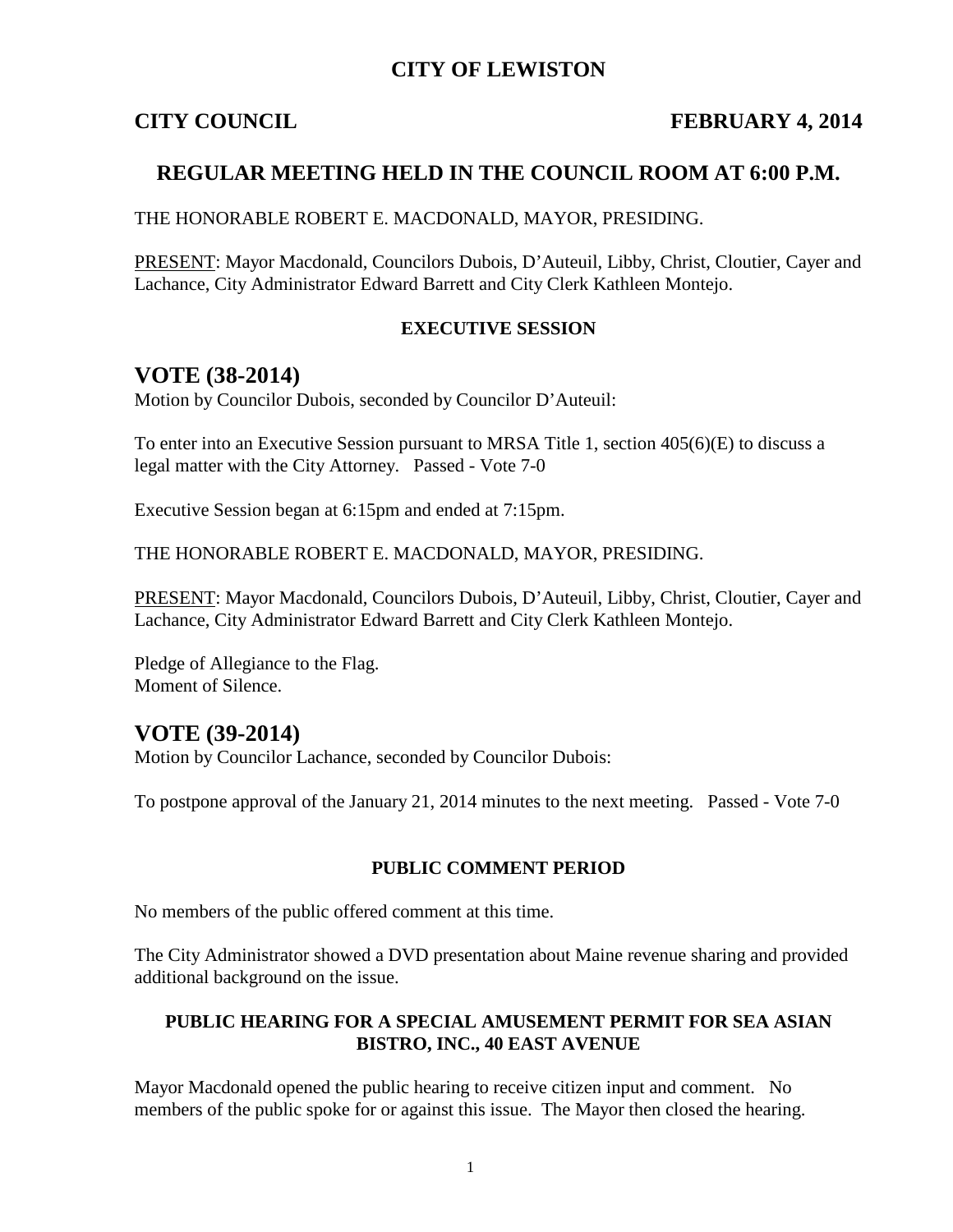# **VOTE (40-2014)**

Motion by Councilor Christ, seconded by Councilor Libby:

To grant a Special Amusement permit for live entertainment to the Sea Asian Bistro, Inc., 40 East Avenue. Passed - Vote 7-0

#### **PUBLIC HEARING FOR A SPECIAL AMUSEMENT PERMIT FOR THE FRANCO AMERICAN HERITAGE CENTER, 46 CEDAR STREET**

Mayor Macdonald opened the public hearing to receive citizen input and comment. No members of the public spoke for or against this issue. The Mayor then closed the hearing.

## **VOTE (41-2014)**

Motion by Councilor Cloutier, seconded by Councilor Libby:

To grant a Special Amusement permit for live entertainment to the Franco American Heritage Center, 46 Cedar Street, Passed - Vote 7-0

#### **PUBLIC HEARING ON A SPECIAL AMUSEMENT PERMIT FOR THE CAGE, 97-99 ASH STREET**

Mayor Macdonald opened the public hearing to receive citizen input and comment. No members of the public spoke for or against this issue. The Mayor then closed the hearing.

## **VOTE (42-2014)**

Motion by Councilor Libby, seconded by Councilor Christ:

To grant a Special Amusement permit for live entertainment to The Cage, 97-99 Ash Street. Passed - Vote 7-0

### **PUBLIC HEARING FOR THE FISCAL YEAR 2015 LEWISTON CAPITAL IMPROVEMENT PROGRAM**

Mayor Macdonald opened the public hearing to receive citizen input and comment. No members of the public spoke for or against this issue. The Mayor then closed the hearing. The City Administrator noted one additional project has been added to the LCIP document and this is the implementation of the upcoming Comprehensive Plan and associated amendments to the Zoning and Land Use Code. The project estimate is \$150,000.

### **PUBLIC HEARING AND FINAL PASSAGE REGARDING AMENDMENTS TO THE ELECTIONS ORDINANCE REGARDING WRITE-IN CANDIDATES**

Mayor Macdonald opened the public hearing to receive citizen input and comment. No members of the public spoke for or against this issue. The Mayor then closed the hearing.

# **VOTE (43-2014)**

Motion by Councilor Libby, seconded by Councilor Christ: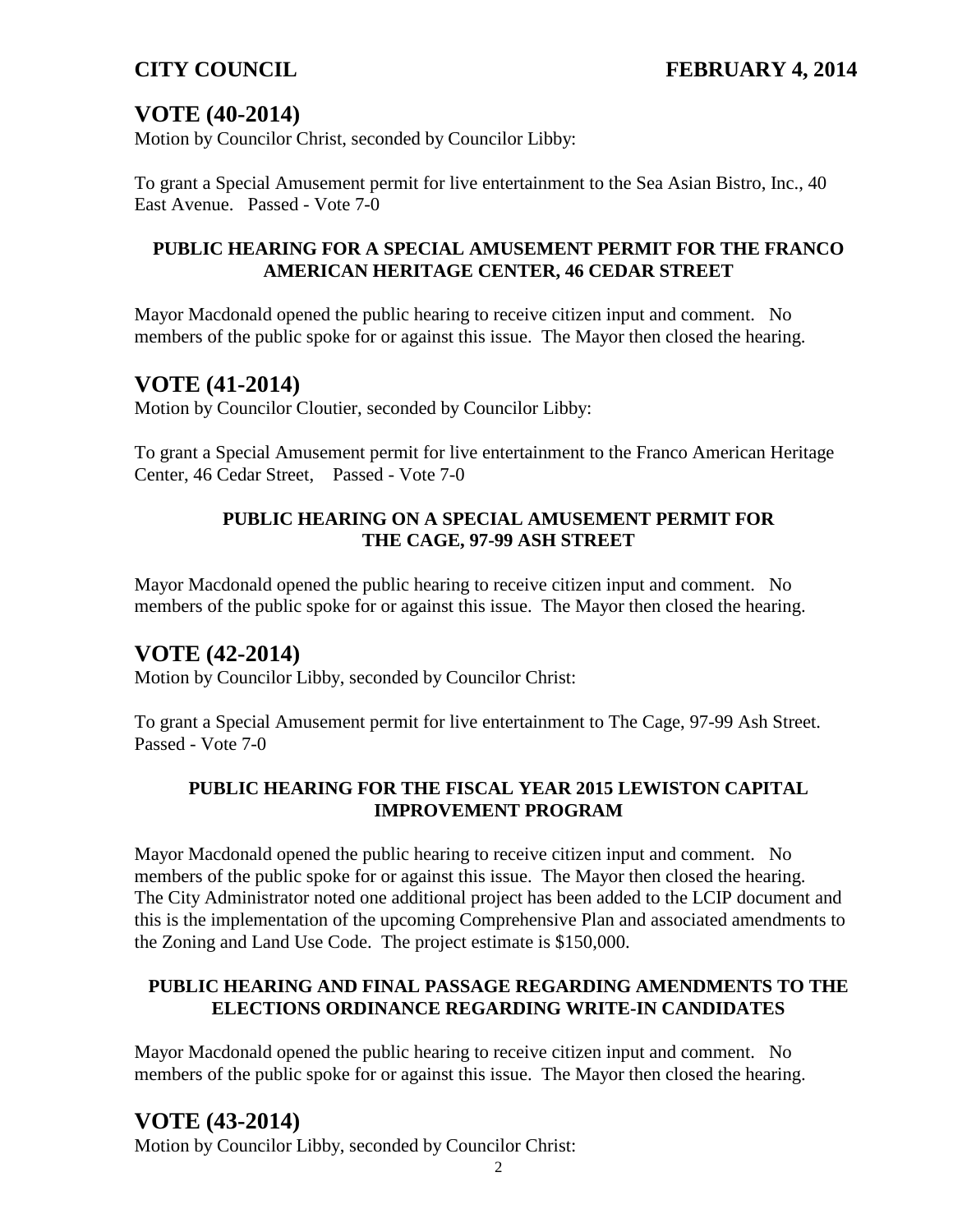That the proposed amendments to the City Code of Ordinances, Chapter 32, "Elections", Section 32-2 "Write-in vote", receive final passage by a roll call vote. Passed - Vote 7-0

#### **PUBLIC HEARING AND FIRST PASSAGE ON AMENDMENTS TO THE TRAFFIC AND VEHICLES ORDINANCE REGARDING SPEED LIMITS**

Mayor Macdonald opened the public hearing to receive citizen input and comment. No members of the public spoke for or against this issue. The Mayor then closed the hearing. Councilors Lachance and Dubois questioned the need for this amendment and the authorization for the city to establish speed limits on streets.

## **VOTE (44-2014)**

Motion by Councilor Cayer, seconded by Councilor Cloutier:

That the proposed amendments to the City Code of Ordinances, Chapter 70, "Traffic and Vehicles", Section 70-83 "Speed limits at specific locations", receive first passage by a roll call vote and that the public hearing on said ordinance be continued to the next regularly scheduled City Council meeting. Passed - Vote 7-0

### **PUBLIC HEARING AND FIRST PASSAGE ON AMENDMENTS TO THE BUILDINGS AND BUILDING REGULATIONS ORDINANCE REGARDING THE PROPERTY MAINTENANCE CODE AND EROSION CONTROL**

Mayor Macdonald opened the public hearing to receive citizen input and comment. Jake Paris of 146 Bartlett Street noted he brought forth this issue due to problems he was having on his property and these changes would make future projects more sanitary for the abutting properties. The Mayor then closed the hearing.

# **VOTE (45-2014)**

Motion by Councilor Cloutier, seconded by Councilor Christ:

That the proposed amendments to the City Code of Ordinances, Chapter 18 "Buildings and Building Regulations", Section 18-52 "Amendments to the Property Maintenance Code", receive first passage by a roll call vote and that the public hearing on said ordinance be continued to the next regularly scheduled City Council meeting. Passed – Vote 7-0

### **CONDEMNATION HEARING FOR THE BUILDING LOCATED AT 44 BIRCH STREET**

Gil Arsenault, Director of Planning and Code Enforcement, and Tom Maynard, Code Enforcement Officer, provided their professional background credentials regarding their working knowledge of building codes and building safety. Mr. Arsenault and Mr. Maynard then reviewed the City's efforts to communicate with the building owners and to work with them to resolve the numerous outstanding safety violations. They then outlined the condition of the building noting it is unsafe for habitation and is a danger to the neighborhood. They also showed photographs documenting the code violations and safety concerns. There were no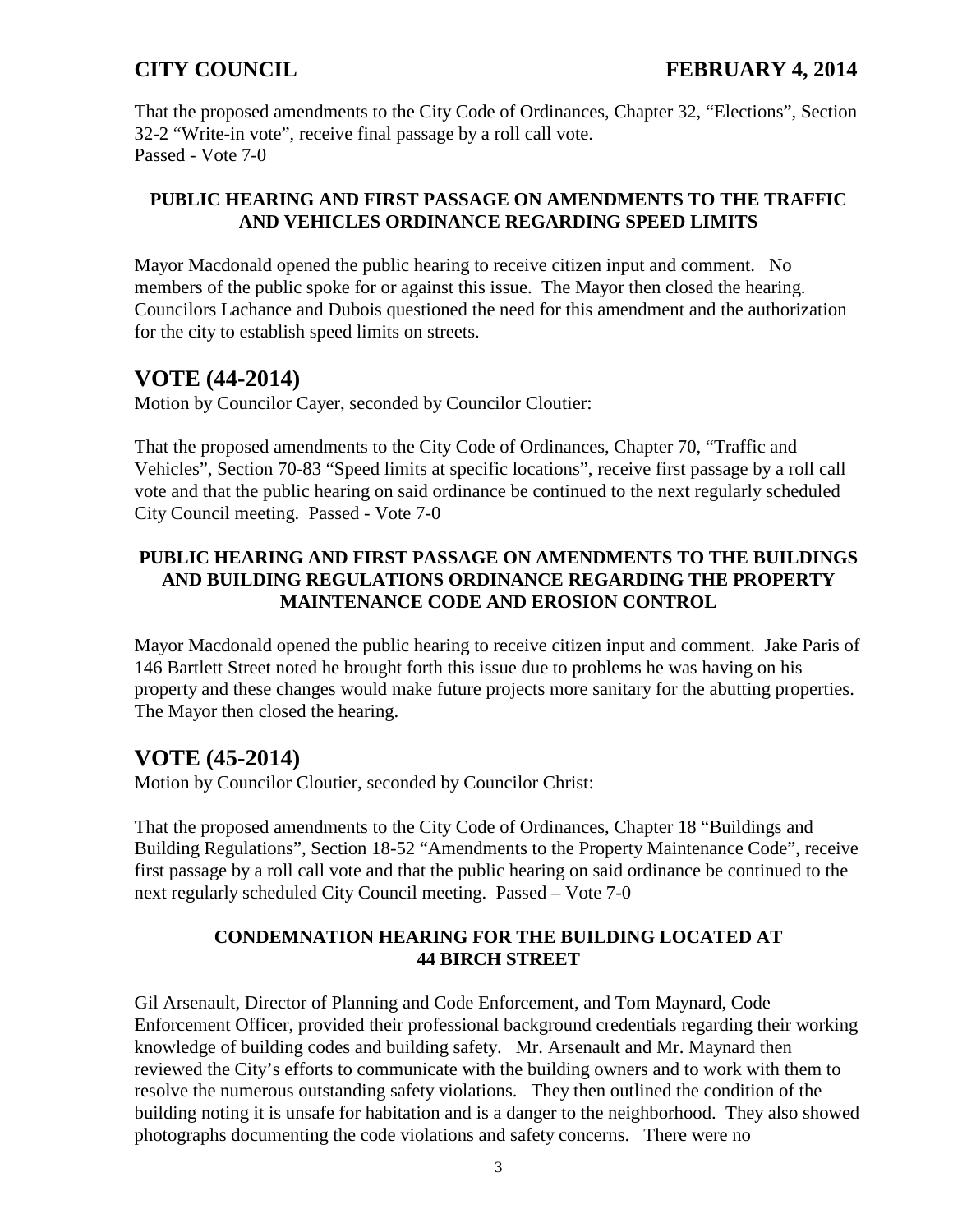representatives for the property and none of the elected officials had a conflict of interest for this item.

# **VOTE (46-2014)**

Motion by Councilor Cayer, seconded by Councilor Christ:

With regard to the property at 44 Birch Street, to adopt the Findings of Fact, Conclusions of Law and Order of Demolition proposed by the City Planning and Code Enforcement Department, which Order establishes the corrective action to be taken by the property owner and the time frame for taking such action, and which authorizes the City Administrator to take such corrective action if the property owner fails to do so, and to recoup the City's costs through a special tax or collective action. Passed - Vote 7-0

### **CONDEMNATION HEARING FOR THE BUILDING LOCATED AT 86 NICHOLS STREET**

Gil Arsenault, Director of Planning and Code Enforcement, and Tom Maynard, Code Enforcement Officer, provided their professional background credentials regarding their working knowledge of building codes and building safety. Mr. Arsenault and Mr. Maynard then reviewed the City's efforts to communicate with the building owners and to work with them to resolve the numerous outstanding safety violations. They then outlined the condition of the building noting it is unsafe for habitation and is a danger to the neighborhood. They also showed photographs documenting the code violations and safety concerns. Shannon Merrill of M & T Bank was present to represent the mortgage company. She asked the Council to delay action noting they were just notified of this hearing on January 24. They would like time to issue RFPs for demolition or repair. None of the elected officials had a conflict of interest for this item.

# **VOTE (47-2014)**

Motion by Councilor Cloutier, seconded by Councilor Christ:

With regard to the property at 86 Nichols Street, to adopt the Findings of Fact, Conclusions of Law and Order of Demolition proposed by the City Planning and Code Enforcement Department, which Order establishes the corrective action to be taken by the property owner and the time frame for taking such action, and which authorizes the City Administrator to take such corrective action if the property owner fails to do so, and to recoup the City's costs through a special tax or collective action. Passed - Vote 7-0

### **ORDER AUTHORIZING THE SALE OF 11 WALKER AVENUE AND 7 BARTLETT STREET**

## **VOTE (48-2014)**

Motion by Councilor Cayer, seconded by Councilor Cloutier:

To approve the Order authorizing the City Administrator to negotiate and enter into a Purchase and Sale Agreement with 11 Walker Avenue:

Whereas, the City acquired ownership of 11 Walker Avenue on the basis of a matured property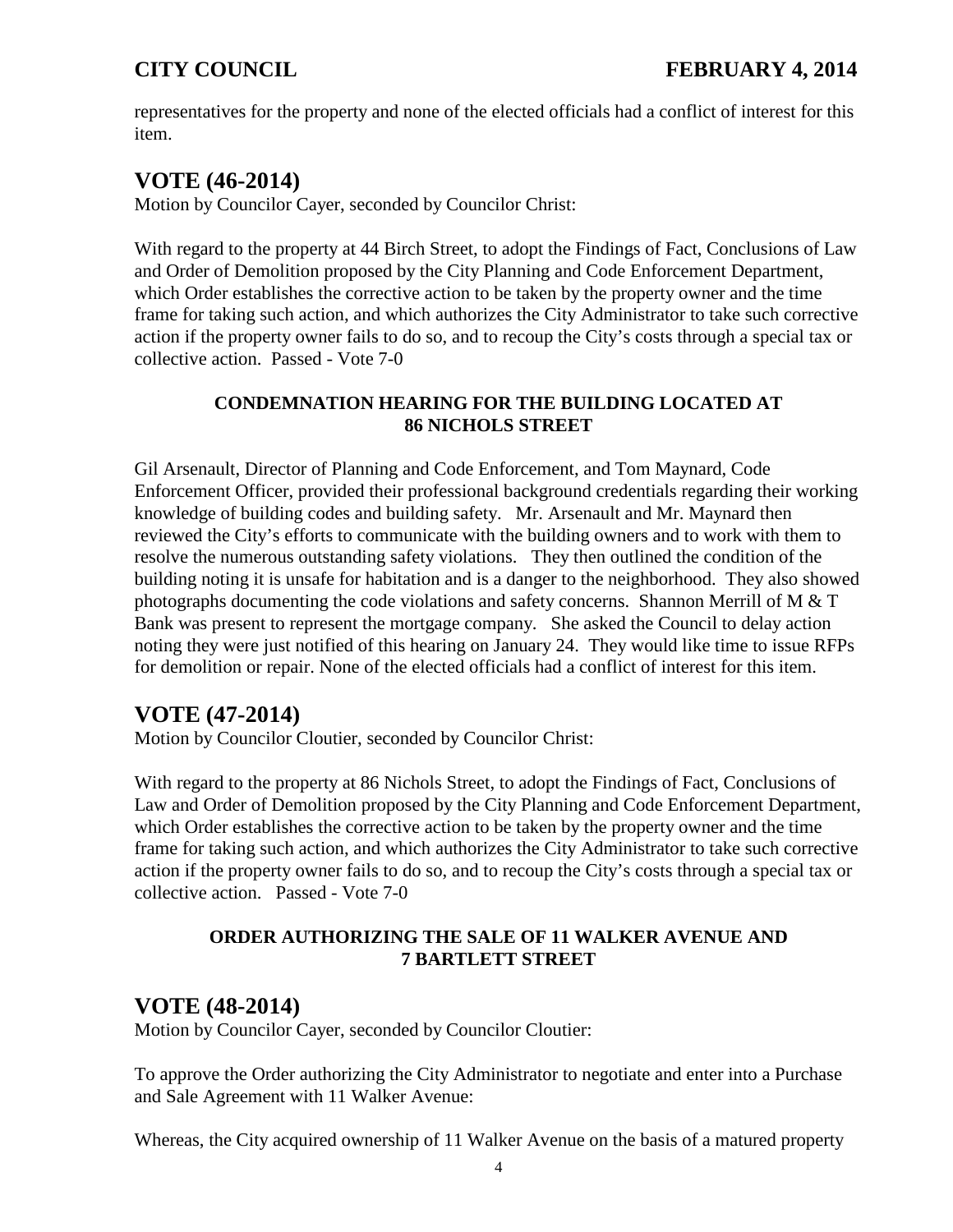tax lien; and

Whereas, the property consists of a vacant and dilapidated single family residence and detached garage; and

Whereas, a request for bids was issued for the sale of the property which resulted in response from Alan Withee, an abutting property owner; and

Whereas, has offered to purchase the property from the City for \$18,000; and

Whereas, the Planning Board has reviewed this property and recommends that the City dispose of it; and

Now, Therefore, Be It Ordered by the City Council of the City of Lewiston that the City Administrator is authorized to negotiate and enter into a purchase and sale agreement with Alan Withee for the sale of 11 Walker Avenue in the amount of \$18,000.

Passed - Vote 7-0

## **VOTE (49-2014)**

Motion by Councilor Libby, seconded by Councilor Dubois:

To approve the Order authorizing the City Administrator to negotiate and enter into a Purchase and Sale Agreement for 7 Bartlett Street:

Whereas, the City acquired ownership of 7 Bartlett Street on the basis of a matured property tax lien; and

Whereas, the property consists of a vacant lot; and

Whereas, a request for bids was issued for the sale of the property which resulted in response from Daniel Nere and David Wagabaza, an abutting property owner; and

Whereas, has offered to purchase the property from the City for \$10,001 for use as a parking lot serving adjacent properties; and

Whereas, the Planning Board has reviewed this property and recommends that the City dispose of it; and

Now, therefore, be It Ordered by the City Council of the City of Lewiston that the City Administrator is authorized to negotiate and enter into a purchase and sale agreement with Daniel Nere and David Wagabaza for the sale of 7 Bartlett Street in the amount of \$10,001.

Passed - Vote 7-0